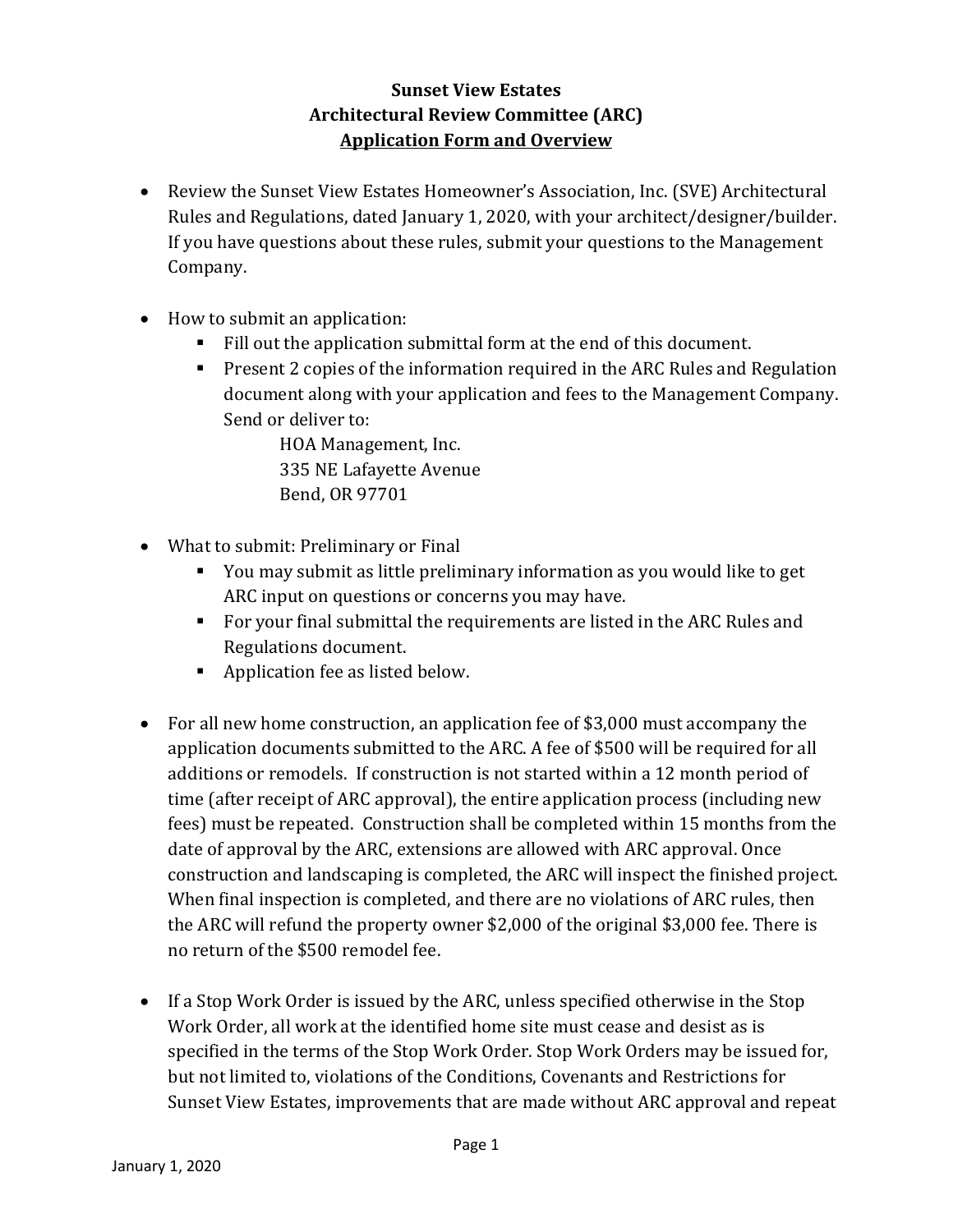violations of the Architectural Rules and Regulations. Stop Work Orders will be released at the sole discretion of the ARC if the ARC determines that the required action(s) to bring the offending property back into compliance with the Conditions, Covenants and Restrictions for Sunset View Estates and/or the Architectural Rules and Regulations or assurances that the repeating violations will cease have satisfactorily been met.

- Adjacent property owners will be invited to review the submitted plans prior to site plan approval. This will allow current residents that border the property to determine if, and how the submitted plans will impact their property. These property owners will be given One week to review the submitted plans. If the current residents have concerns about the plans, these concerns will be addressed to the ARC by written comments. Review by adjacent property owners is on a strictly courtesy basis, as the ARC has final approval authority. All Deschutes County residential building restrictions and codes apply to Sunset View Estates Homeowner's Association, Inc. property owners.
- The ARC will review the plans, application and architects' (if an architect is engaged) comments. An on-site inspection of the string layout and property setbacks will take place prior to site plan approval from the ARC. After the review period, a letter will be prepared and sent to property owner listing the Committee's requirements, concerns, or suggestions. The contents of the letter should be shared with your architect/designer/builder.
- The Owner must respond to any of the Committee's requirements, concerns, or suggestions in writing **prior to lot excavation work**. If the siting of the house is an issue, the owner may be required to meet with the Committee members to resolve the layout at the site. Excavation and construction may begin when the owner receives an approved set of plans signed by the ARC or an ARC letter stating that construction may begin.
- It is the owner's responsibility to inform the Contractor, Sub-Contractors, and Workers of the restrictions placed on use of adjacent property, including all common property and cul-de-sacs concerning parking, access of the construction site, dumping, street clean-up and storing of machinery or building materials. Owners are responsible for garbage and trash removal at all times. Burning or dumping of garbage or trash anywhere in Sunset View Estates is prohibited.
- A landscaping plan is not required to be approved prior to the start of home construction; however, 2 complete sets of landscaping plans must be submitted to the Management Company and approved by the ARC before landscaping may begin.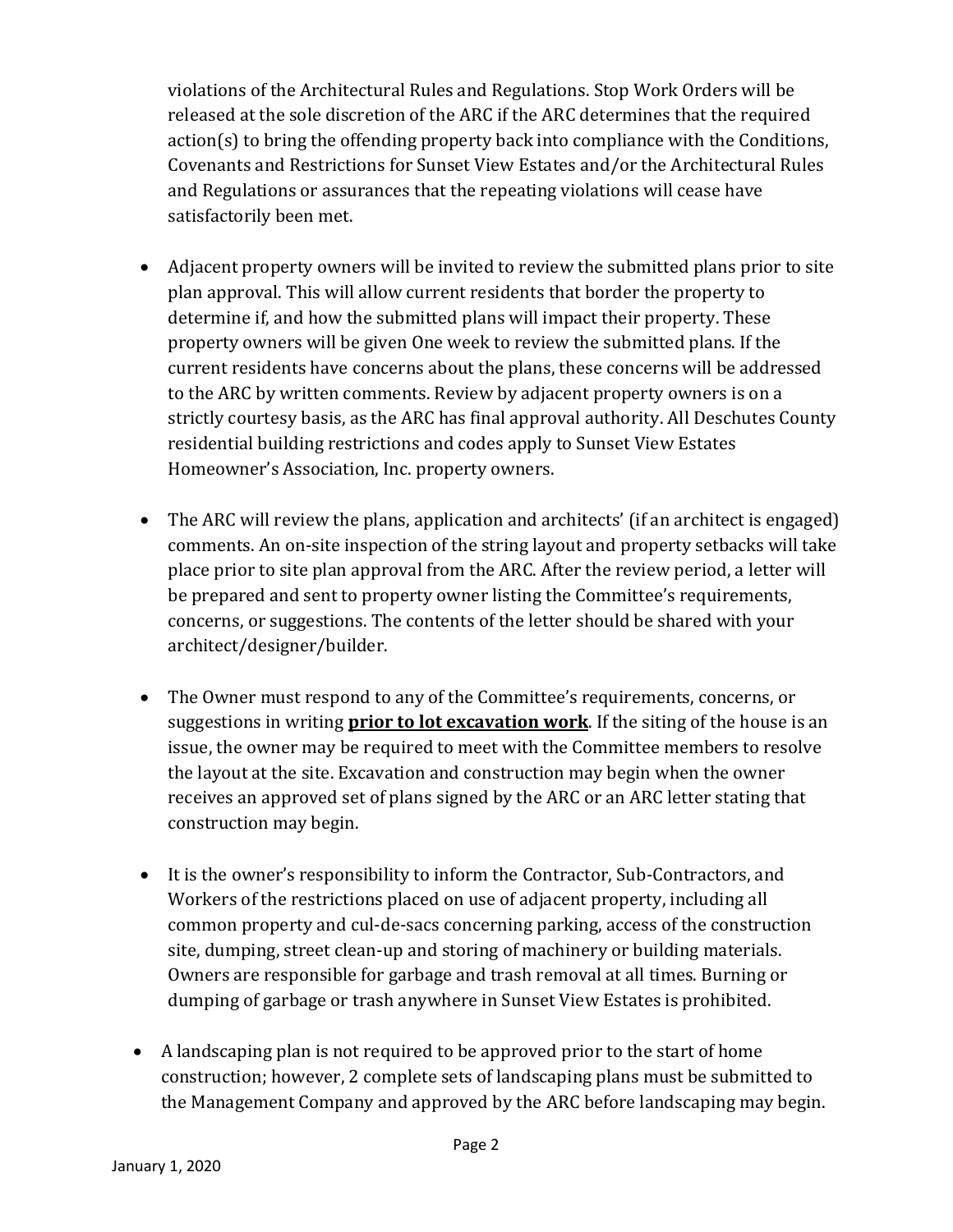Landscaping applications have no additional fee. Landscaping must be completed within six months of the completion of construction; extension for winter months is allowed, contact the ARC for approval.

• The landscaping plan will be the same scale as the original site plan. Review the landscape rules and regulations, and plan requirements as set forth in the ARC Rules and Regulations and Landscape Rules and Regulations.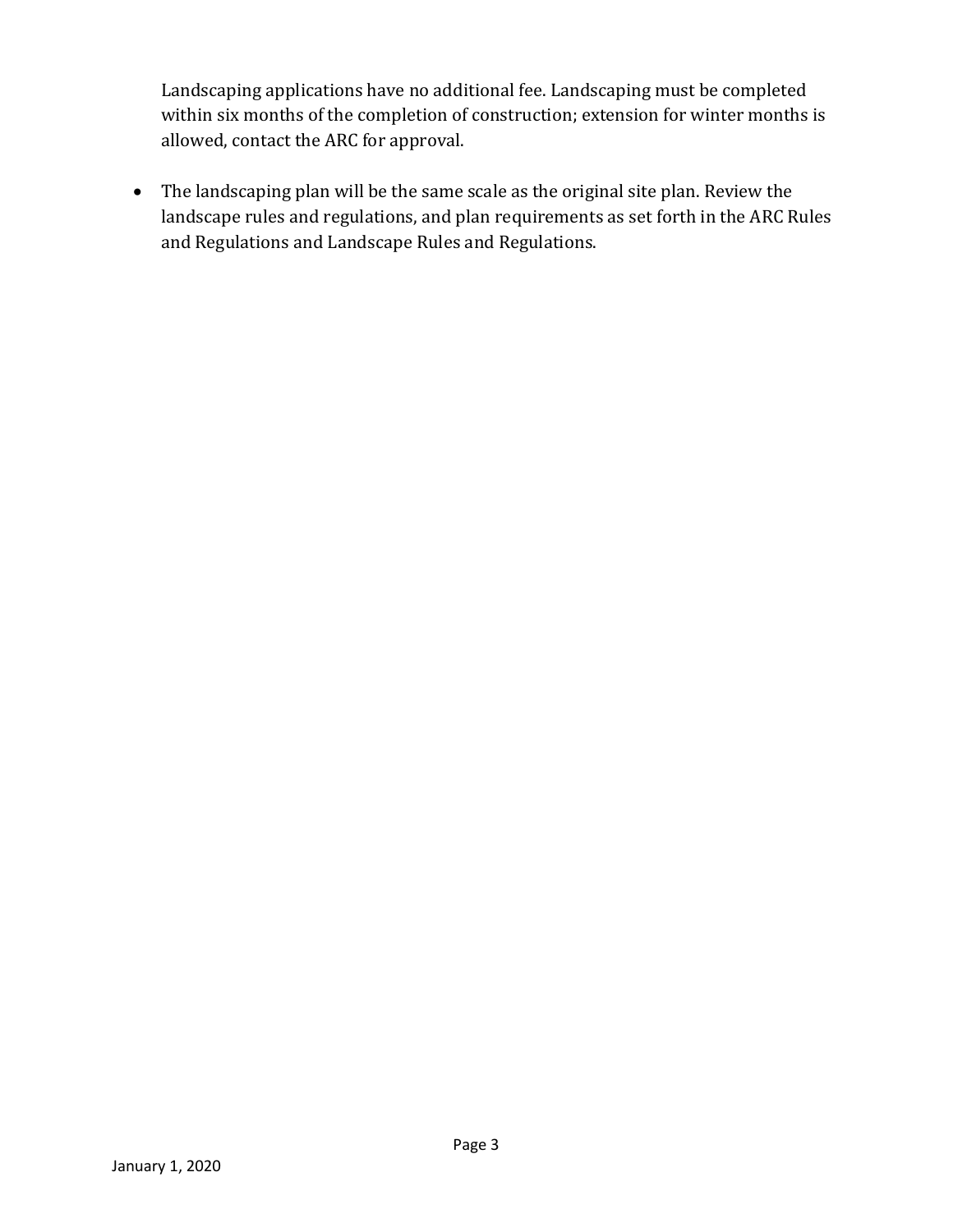## **Architectural Review Committee Construction Application Form**

As a prospective homebuilder, 1/we have read the Sunset View Estates Covenants, Conditions and Restrictions (CC&Rs), Sunset View Estates Homeowner's Association (SVE HOA) Architectural Rules and Regulations, the Architectural Review Committee (ARC) Application Overview Form, and this ARC Construction Application Submittal Form. I/we fully understand the requirements of all these documents. I/we agree to follow the guidelines established in these documents, to comply with all these documents, and to abide by these documents during the construction, remodel or landscaping covered by this application as well as after completion.

Any changes from the original approved submittal must be resubmitted in writing to the committee for review and approval. This will include, but not limited to, changes to site plan, changes in size of home, patios, fencing or barriers, deck additions, roofing materials, paint colors, exterior elements or lighting, any additional tree removal or plantings.

I/we assume responsibility for any and all damage by the contractor/builder or any of his subcontractors to adjacent home sites, common areas, or my/our property. I/we will proceed with our construction in accordance with Deschutes County Building Code, as well as the Architectural Rules and Regulations for Sunset View Estates currently in use.

Enclosed is the deposit of \$3,000 or \$500 in the case of a remodel or addition (made out to Sunset View Estates Homeowner's Association), of which \$2,000 will be refunded upon satisfactory completion of construction and landscaping (15 months for construction and an additional 6 months for landscaping). An inspection by a representative of the ARC is required to determine that the construction and landscaping is complete and satisfactory; this inspection must occur before the refund is issued. Property owner must notify the ARC in writing that the project is completed; allow approximately three weeks for final inspection by the ARC. A final inspection approval letter and refund check will be sent to owner. If discrepancies are found, the ARC will send a letter to the owner outlining the items that need to be corrected. Once corrections are made, the owner must again notify the ARC that the project is again ready for ARC inspection.

| Lot Number:<br>Address of Home site: |       |
|--------------------------------------|-------|
| Signatures: all owners must sign     |       |
| Name                                 | Date: |